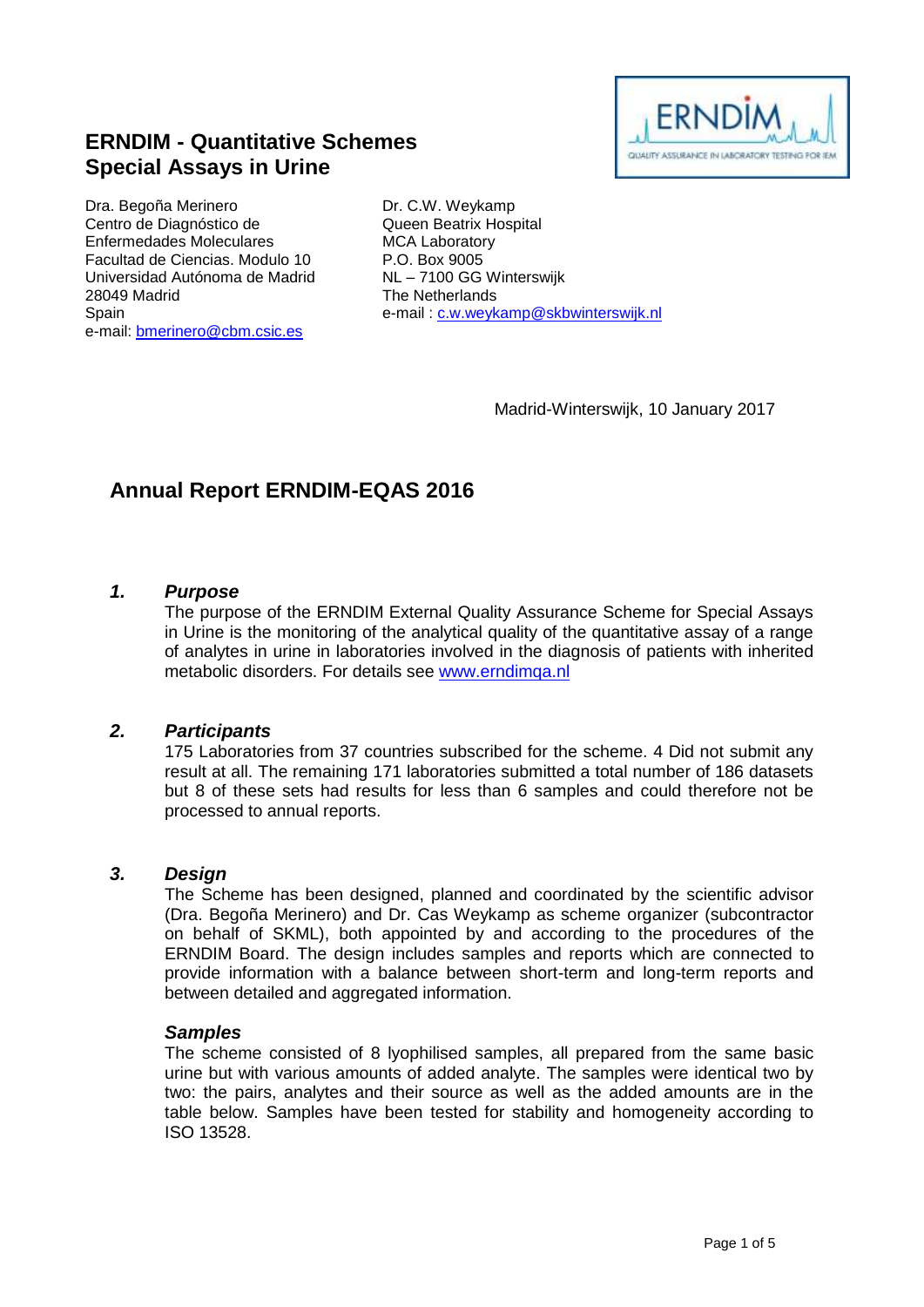|                       | Source:        | <b>Units</b> | <b>Added Amounts</b>                          |                                             |                                                    |                                                    |
|-----------------------|----------------|--------------|-----------------------------------------------|---------------------------------------------|----------------------------------------------------|----------------------------------------------------|
| Analyte               |                |              | <b>Sample</b><br>Pair<br>2016.<br>$-06$<br>01 | <b>Sample</b><br>Pair<br>2016.<br>$02 - 08$ | <b>Sample</b><br><b>Pair</b><br>2016.<br>$03 - 05$ | <b>Sample</b><br><b>Pair</b><br>2016.<br>$04 - 07$ |
| 5-OH indolacetic acid | Sigma H8876    | umol/L       | 57.9                                          | 98.0                                        | 28.0                                               | 13.0                                               |
| Carnitine free        | Sigma C0283    | umol/L       | 1.1                                           | 136.1                                       | 336.0                                              | 486.1                                              |
| Creatine              | Sigma C3630    | umol/L       | 8963.3                                        | 3963.2                                      | 3.2                                                | 963.0                                              |
| Creatinine            | Sigma C6257    | mmol/L       | 1.5                                           | 0.0                                         | 5.0                                                | 3.0                                                |
| Galactitol            | Sigma D0256    | umol/L       | 196.0                                         | 296.1                                       | 120.8                                              | 46.1                                               |
| Glycolic acid         | Sigma G8284    | umol/L       | 50.1                                          | 0.0                                         | 200.0                                              | 125.2                                              |
| Guanidinoacetate      | Aldrich G11608 | umol/L       | 1.2                                           | 165.9                                       | 466.2                                              | 965.7                                              |
| Homovanillic acid     | Sigma H1252    | umol/L       | 96.9                                          | 57.1                                        | 12.0                                               | 27.0                                               |
| Lactic acid           | Sigma L7022    | mmol/L       | 2.9                                           | 0.0                                         | 8.9                                                | 5.9                                                |
| <b>MPS</b>            | Sigma C6737    | mg/L         | 97.0                                          | 147.0                                       | 47.0                                               | 17.3                                               |
| Orotic acid           | Sigma O2750    | umol/L       | 2.0                                           | 29.2                                        | 59.2                                               | 99.0                                               |
| Oxalic acid           | Sigma O0136    | umol/L       | 477.9                                         | 278.2                                       | 0.0                                                | 78.1                                               |
| Pipecolic acid        | Sigma P2519    | umol/L       | 19.8                                          | 1.8                                         | 39.9                                               | 29.9                                               |
| Sialic acid           | Sigma A2388    | umol/L       | 200.0                                         | 275.0                                       | 124.9                                              | 0.0                                                |
| Succinylacetone       | Sigma D1415    | umol/L       | 5.1                                           | 20.2                                        | 30.0                                               | 40.0                                               |
| Sulfocysteine         | Sigma C2196    | µmol/L       | 33.0                                          | 20.0                                        | 3.0                                                | 10.2                                               |

### *Reports*

*Table 1.* 

All data-transfer, the submission of data as well as the request of reports proceeded via the interactive website [www.erndimqa.nl](http://www.erndimqa.nl/) which can also be reached through the ERNDIm website [\(www.erndim.org\)](http://www.erndim.org/). The results of your laboratory are confidential and only accessible to you (with your name and password). The anonymised mean results of all labs are accessible to all participants. Statistics of the respective reports are explained in the general information section of the website.

An important characteristic of the website is that it supplies short-term and long-term reports. Short-term reports are associated with the four individual specimens, for each of which there has been a specific deadline in the year 2016. Two weeks after the respective deadlines participants could request their reports and as such had four times up-to-date information on their analytical performance. Although technically not required (the website can work with a delay time zero) a delay time of 14 days has been chosen to enable the scientific advisor to inspect the results and add his comment to the report. Contrary to the fast short-term report is the annual long-term report. The annual report is based on the design-anchored connection between samples which enables to report a range of analytical parameters (accuracy, precision, linearity, recovery and interlab dispersion) once an annual cycle has been completed. The annual report is discussed below.

A second important characteristic of the website is the wide range in aggregation of results which permits labs to make an individual choice for detailed and/or aggregated reports. The most detailed report which can be requested from the website is the "Analyte in Detail" which shows results of a specific analyte in a specific sample (128 such Analyte-in-Detail-reports can be requested in the 2016 cycle). A more condensed report in the "Cycle Review" which summarizes the performance of all analytes in a specific sample (8 such Cycle-Review-Reports can be requested in 2016). The highest degree of aggregation has the Annual Report which summarizes the performance of all analytes of all 8 samples (1 such Annual-Report can be requested in 2016).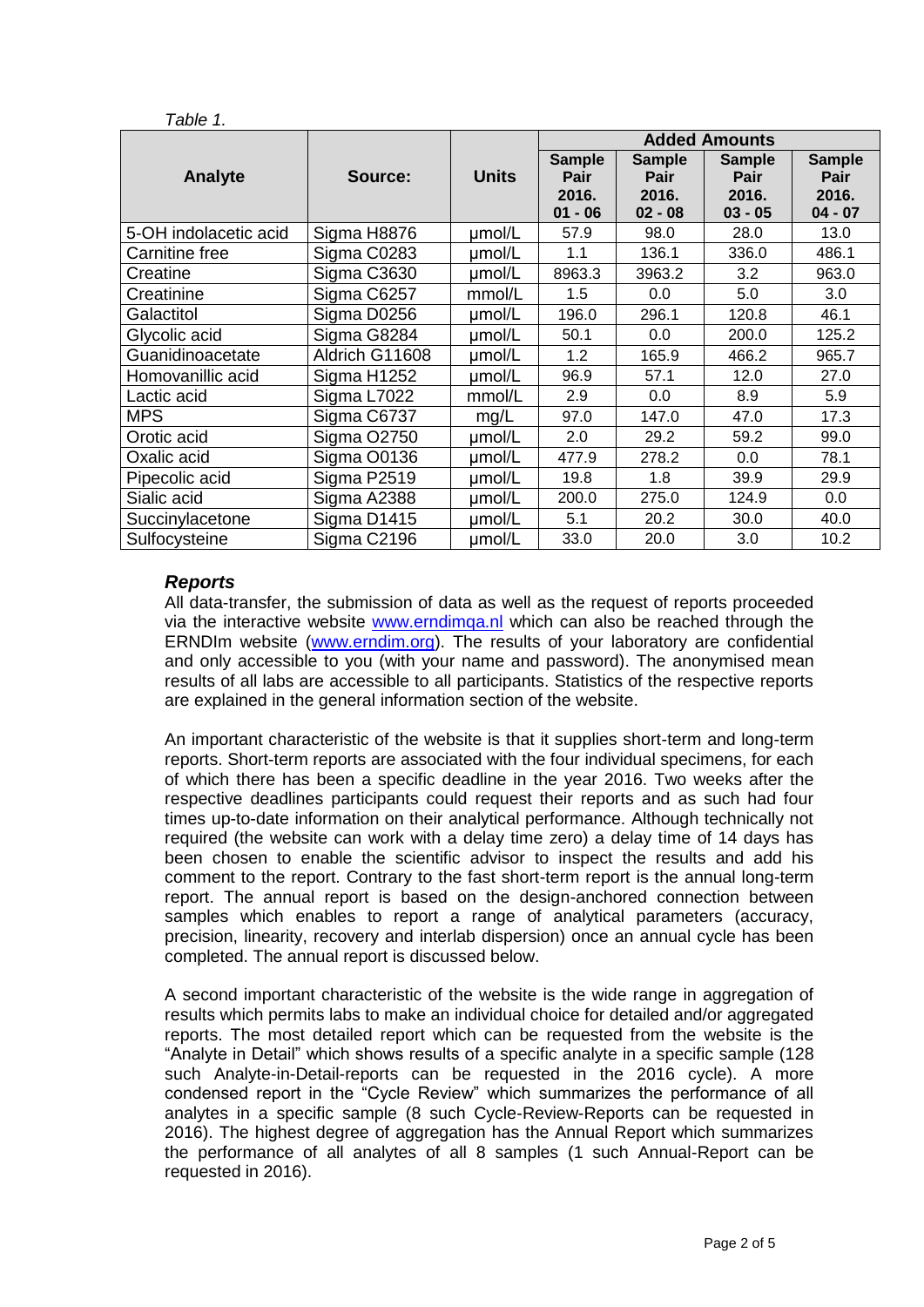### *4. Discussion of Results in the Annual Report 2016*

In this part the results as seen in the annual report 2016 will be discussed. Subsequently we will regard accuracy, recovery, precision, linearity, interlab CV and cross sectional relations. Please print your annual report from the Interactive Website when you read the "quided tour" below and keep in mind that we only discuss the results of "all labs": it is up to you to inspect and interpret the specific results of your laboratory.

#### *4.1 Accuracy*

A first approach to describe accuracy is to compare the mean outcome of the eight samples in your lab with the mean of all labs. This is done in the first columns of the annual report. It can be seen that for 5-OH-Indolacetic acid the mean outcome of all labs is 52.5 micromol/liter.

#### *4.2 Recovery*

A second approach to describe accuracy is the percentage recovery of added analyte. In this approach it is assumed that the recovery of the weighed quantities is the target value. The correlation between weighed quantities as added to the samples (on the x-axis) and your measured quantities (on the y-axis) has been calculated. The slope of the correlation multiplied with 100% is your recovery of added amounts. Outcome for your lab in comparison to median outcome of all labs is shown in the column "Recovery" in the Annual Report. For all labs the recovery ranges from 71% for Oxalic acid to 108% for orotic acid. The overall recovery is 96%.

### *4.3 Precision*

Reproducibility is an important parameter for quality in the laboratory and is encountered in the schemes' design. Samples come in pairs which can be regarded as duplicates from which CV's can be calculated (Intra Laboratory CV as indicator for reproducibility). Outcome for your lab in comparison to the median of all labs is shown in column "Precision" of the Annual Report. Precision ranges from 3.8% for Creatinine to 21.9% for Oxalic acid. The overall precision is a quite satisfying 9.9%.

#### *4.4 Linearity*

Linearity over the whole relevant analytical range is another important parameter for analytical quality. Again this is encountered in the schemes' design. With weighed quantities on the x-axis and your measured quantities on the y-axis the coefficient of regression (r) has been calculated. Outcome for your lab in comparison to the median of all labs is in the column "Linearity" of the Annual Report. It can be seen that the coefficient of regression ranges from 0.951 for Glycolic acid to 0.999 for Creatine.

#### *4.5 Interlab CV*

For comparison of outcome for one patient in different hospitals and for use of shared reference values it is relevant to have a high degree of harmonization between results of various laboratories. Part of the schemes' design is to monitor this by calculating the Interlaboratory CV. This, along with the number of laboratories who submitted results, is shown in the column "Data all Labs" in the Annual Report. It can be seen that most laboratories submitted results for Creatinine (124) whereas only 21 submitted results for Galactitol. The Interlab CV ranges from 6.14% for Creatinine to 26.9% for Oxalic acid.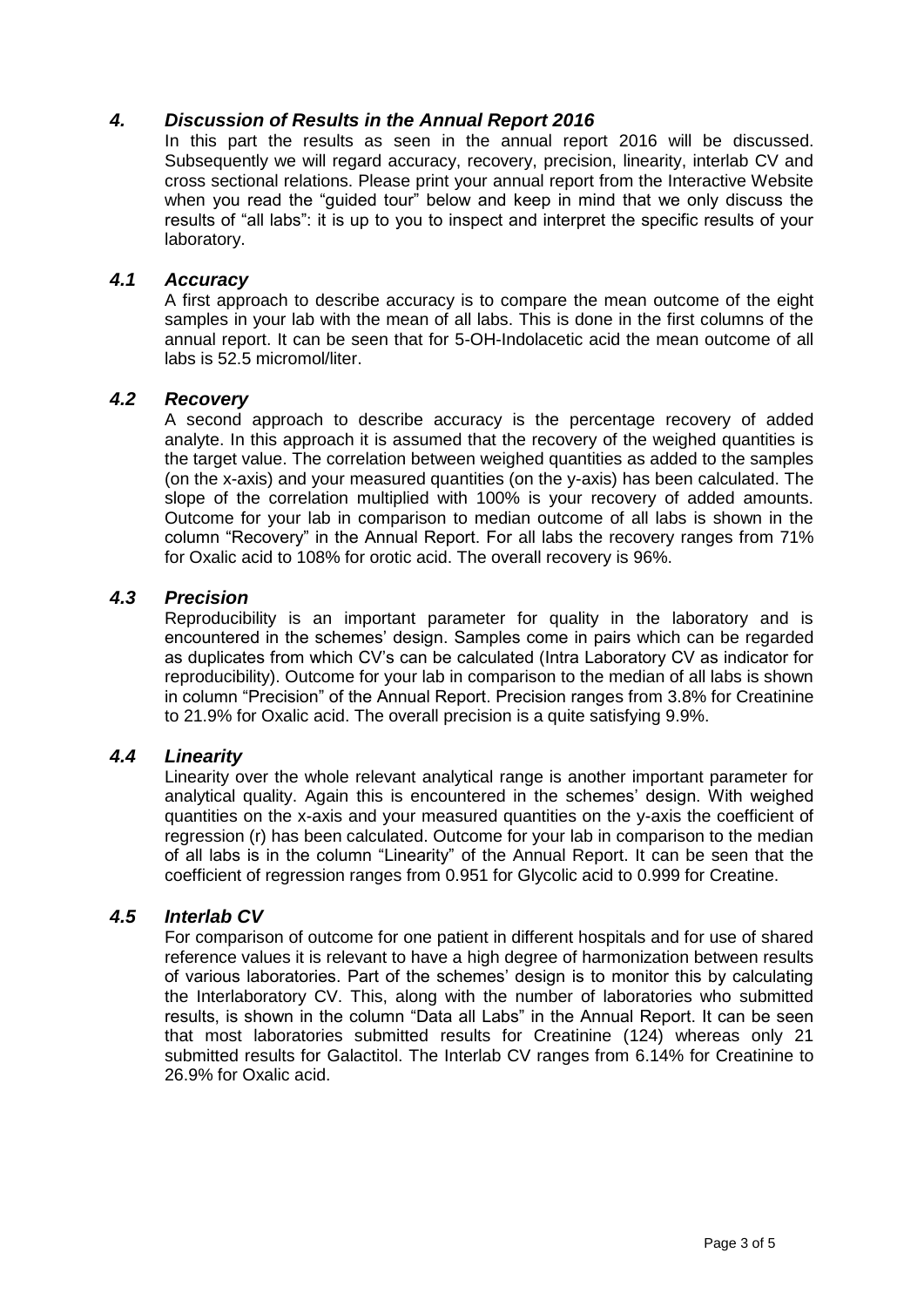# *4.6 Cross Sectional Relations*

The various parameters as described above often have an interrelation: more than one parameter directs towards good or bad analytical control.

A typical example of good analytical control is Creatinine: many (124) laboratories submitted results, the reproducibility within the labs is good (precision of 3.8%), the Interlab CV is good with 6.14%, linearity is excellent (0.995) and recovery is 101%. Creatinine will be measured in many institutes by the general clinical chemistry lab using commercial analyzers. It is, therefore, not logical to compare it's results with those of chromatographic analyzers.

### *4.7 Your performance: Flags*

In order to easily judge performance of individual laboratories the annual report of an individual laboratory may include flags (different colours starting from this year) in case of poor performance for accuracy, precision, linearity and recovery. Analytes with satisfactory performance for at least three of the four parameters (thus no or only one flag) receive a green flag. Thus a green flag indicates satisfactory performance for analysis of that particular analyte. Criteria for flags can be found in the general information on the website (on this website under general information; interactive website, explanation annual report).

### *4.8 Poor Performance Policy*

A wide dispersion in the overall performance of individual laboratories is evident. Table 2 shows the percentage of flags observed. 49% of the laboratories have no flag at all and thus have attained excellent overall performance. In contrast, at the other extreme there are also 4% of laboratories with more than 25% red flags. Following intensive discussion within the ERNDIM board and Scientific Advisory Board (SAB) and taking into account feedback from participants we have been able to agree on a harmonised scoring system for the various branches of the Diagnostic Proficiency schemes and qualitative schemes. We have also tested a scoring system for the quantitative schemes as described in our Newsletter of Spring 2009. In parallel to this the SAB has agreed levels of adequate performance for all the schemes and these will be re-evaluated annually. The scoring systems have been carefully evaluated by members of the SAB and have been applied to assess performance in our schemes from 2007 onwards. The ERNDIM Board has decided that the Scientific Advisor will judge the performance of the individual laboratories based on these levels of satisfactory performance and issue a letter of advice of failure to achieve satisfactory performance to those laboratories which do not achieve satisfactory performance. The letter is intended to instigate dialogue between the EQA scheme organiser and the participating laboratory in order to solve any particular analytical problems in order to improve quality of performance of labs in the pursuit of our overall aim to improve quality of diagnostic services in this field.

| % Red Flags seen<br>in Annual Report | <b>Percentage Labs</b><br>In this Category | <b>Cumulative Percentage</b><br><b>Of Labs</b> |
|--------------------------------------|--------------------------------------------|------------------------------------------------|
| >25%                                 | 4%                                         | 4%                                             |
| 25%                                  | 5%                                         | 9%                                             |
| $20 - 25%$                           | 2%                                         | 11%                                            |
| $15 - 20%$                           | 7%                                         | 18%                                            |
| $10 - 15%$                           | 7%                                         | 25%                                            |
| $5 - 10%$                            | 19%                                        | 44%                                            |
| $0 - 5%$                             | 7%                                         | 51%                                            |
| 0%                                   | 49%                                        | 49%                                            |

*Table 2. Percentage Flags*

# *4.9 Certificates*